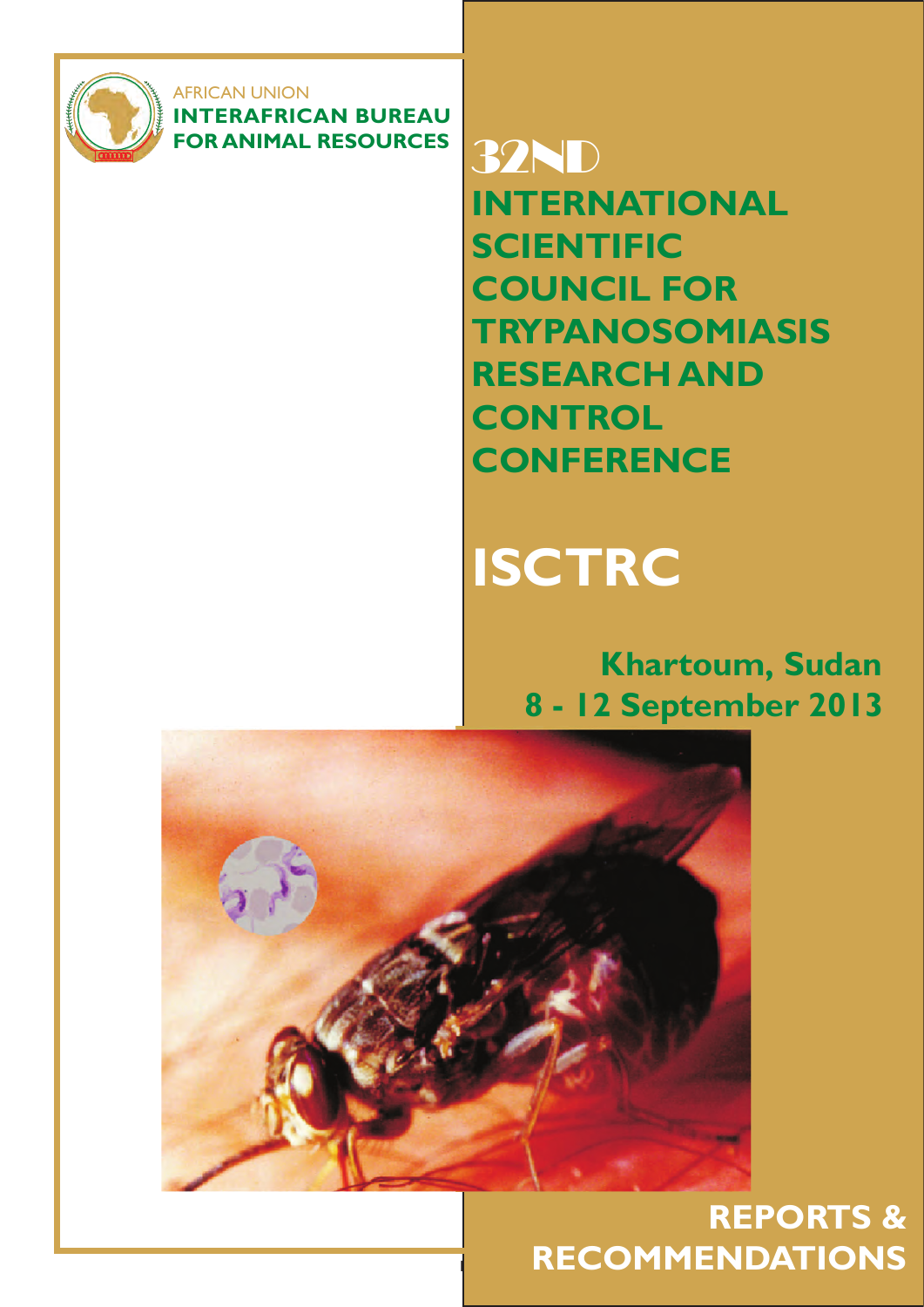#### **INTERNATIONAL ORGANISATIONS**

**Moderator:** Dr. Baba Soumare **Rapporteur:** José Ramon Franco

The International Organisations presented their activities over the last two years and came up with the following recommendations:

#### **WORLD HEALTH ORGANISATION (WHO)**

The meeting RECOMENDS:

- The ISCTRC welcomes the achievements in HAT research and control. Considering these achievements showed by decreasing prevalence and the perspective of elimination, the ISCTRC recommends to WHO to apply adapted strategies for elimination and to appropriately integrate control and surveillance activities in the health systems to guarantee the continuation of control efforts for a sustainable elimination of gambiense HAT and control of rhodesiense HAT;
- The ISCTRC encourages the efforts for development of new diagnostic and treatment tools for HAT, that will pave the road for integration of treatment activities in the peripheral health system;
- WHO has to continue supporting countries where the disease is endemic in elimination process, promoting their ownership and ensuring that health decision makers keep elimination of gambiense HAT as a key objective in the national health agenda;
- WHO should continue giving support towards HAT elimination.

#### **FOOD AND AGRICULTURE ORGANISATION (FAO)**

The meeting RECOMMENDS:

- The meeting acknowledges the continued assistance provided by the Food and Agriculture Organization of the United Nations (FAO) to a range of stakeholders involved in trypanosomosis control. The strengthened support provided to the PATTEC Initiative is especially welcomed. It is recommended that FAO assistance to trypanosomosis-affected countries be sustained, with a focus on technical assistance, capacity development, and on the management and dissemination of information.

#### **PROGRAMME AGAINST AFRICAN TRYPANOSOMIASIS (PAAT)**

The meeting RECOMMENDS:

- The meeting recognized the importance of collaborative activities between the UN agencies, the African Union Commission (AUC) and a range of stakeholders involved in T&T interventions. Activities aiming at the harmonization and dissemination of information through PAAT Information System are particularly relevant and should be strengthened.

#### **INTERNATIONAL ATOMIC ENERGY AGENCY (IAEA)**

The meeting RECOMMENDS:

IAEA to support the implementation of the PATTEC Initiative by fast tracking the use of SIT in areas in which T&T are suppressed and to put emphasis on training, capacity building and the funding of technical cooperation projects.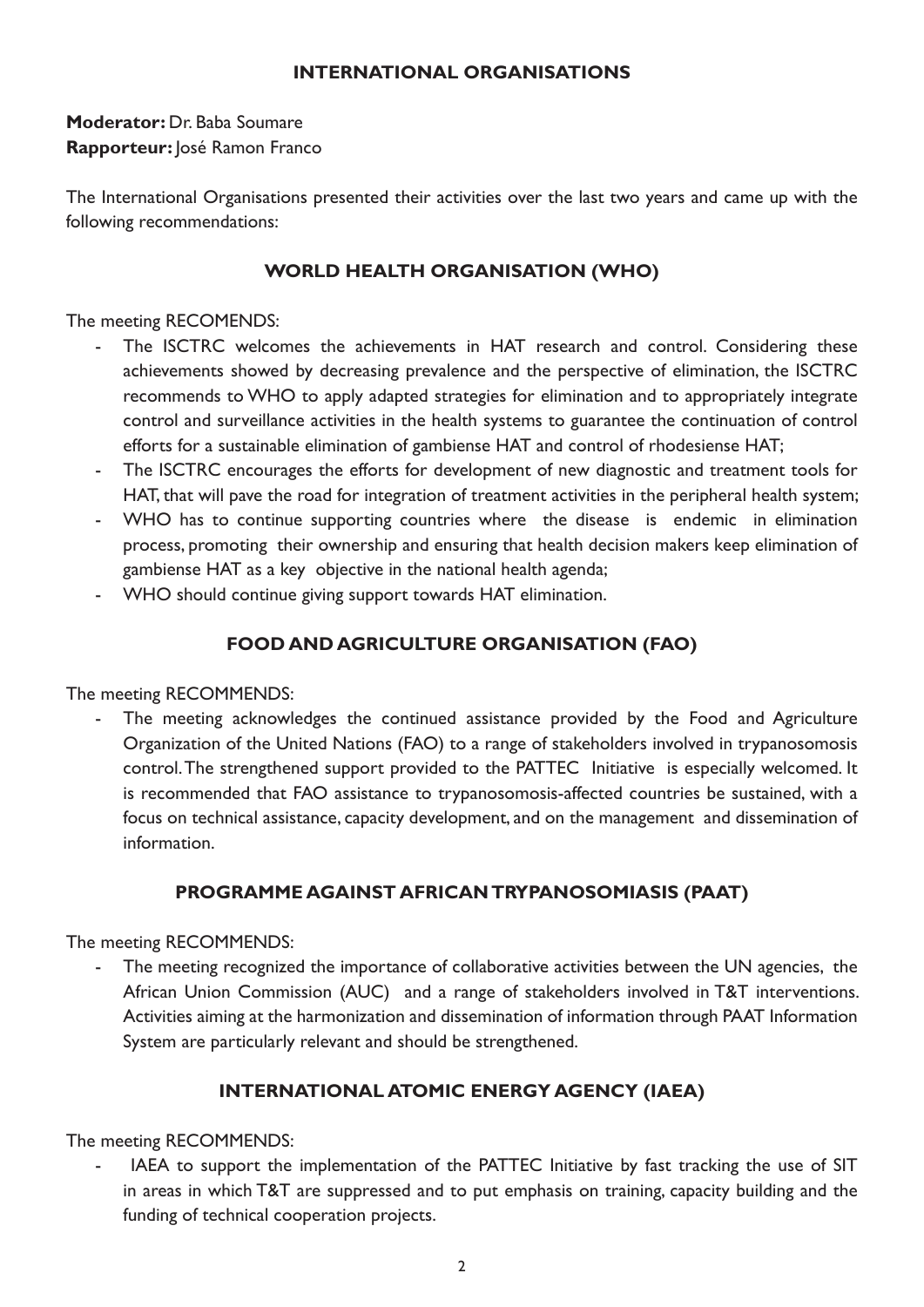#### **TO ALL THE INTERNATIONAL ORGANISATIONS**

#### The meeting RECOMMENDS:

- The meeting recognizes the importance of an efficient management of data in planning, implementing and monitoring interventions against African trypanosomoses. In particular, Geographic Information Systems (GIS) are increasingly used as an essential tool for an evidence-based decision making. It is recommended that efforts be scaled up to promote the development and utilization of these tools at the continental, national and sub-national level. Initiatives to develop maps of tsetse and African trypanosomoses at a range of scales (i.e. the Atlas of human African trypanosomosis, and the Atlas of tsetse and African animal Trypanosomosis) are welcome and data sharing is encouraged.

#### **PATTEC AND COUNTRY REPORTS**

#### **Moderator: Hassane Mahamat Hassane Rapporteur:** Charles Mahama

The meeting RECOMMENDS:

- The ISCTRC encourages research aiming at the control of Non-tsetse Transmitted Animal Trypanosomoses (NTTAT), support the recommendation of the 9th Conference of Ministers in Charge of Livestock urging the OIE to create an Ad-hoc Working Group on Animal Trypanosomoses and acknowledge the MOU between the OIE and the AU- PATTEC Coordination Office;
- The ISCTRC recommends AU-PATTEC to speed up control quality standards for vector control tools e.g traps, targets, screens etc in order to ensure reliability and efficacy of proposed products in the market;
- The Conference urges partners working in the field of research to share data with all relevant stakeholders in the field of T&T, collaborate and work in a transparent manner as well as acknowledge individuals, programmes and projects, that have contributed to the studies, reports, among others that contribute to the implementation of the PATTEC Initiative.

#### **HUMAN AFRICAN TRYPANOMIASIS**

#### **Moderator:** T. Josenando **Rapporteur:** Enock Matovu

The meeting RECOMMENDS:

- Endemic countries should own the elimination campaigns and ensure that policy makers embrace this as priority; capacity for implementation should be built and funded from local sources and partners;
- Appropriate integration of control and surveillance activities in the peripheral health systems is recommended to optimize the detection and management of cases and the surveillance on the road to sustainable elimination of gambiense HAT and control of rhodesiense HAT;
- The arrival of newly developed diagnostic tests for sleeping sickness is welcomed . The research in new diagnostic tools for HAT is encouraged. It is recommended that these new tools should be adequately validated before being included in the WHO strategy for elimination of gambiense sleeping sickness and before being adopted by the national control programmes in the endemic countries;
- Despite the reduction in the number of cases and availability of efficient treatment for gambiense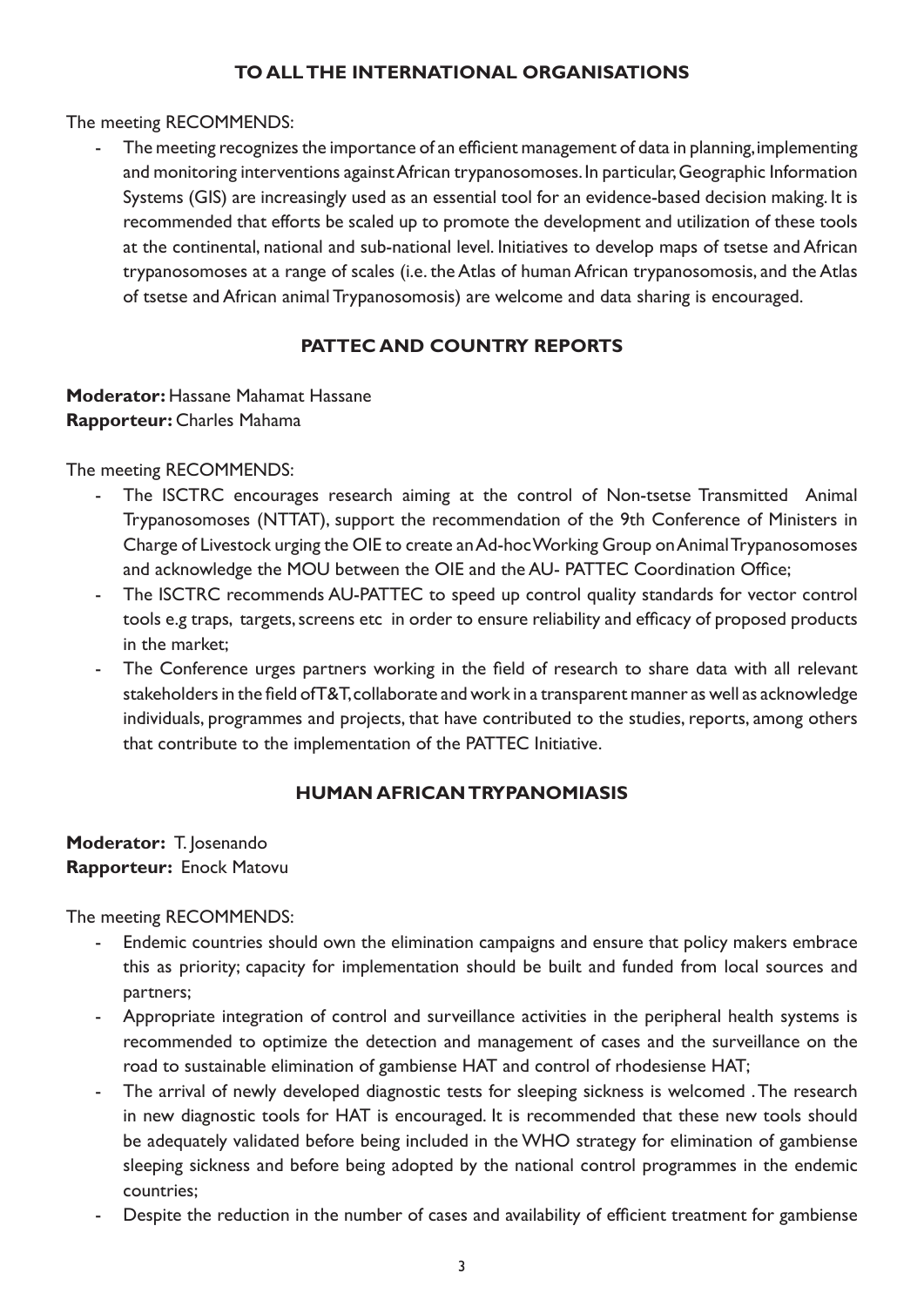HAT, ISCTRC recommends to continue efforts in research of new medicines safer and easier (oral) to use, that will facilitate sustainable integration of treatment activities in the peripheral health system;

- Care should be taken in future clinical trials to ensure they are executed to full completion including follow-up;
- Measures should be put in place to ensure that health workers are adequately trained and retrained for proper diagnosis and management of cases with NECT and other upcoming drugs;
- Additional indicators for elimination should be developed;
- Research in xenomonitoring for detection of human infective trypanosomes in vectors to evaluate HAT elimination and to help prioritize areas for intervention should be undertaken;
- Tiny targets should be evaluated over wider areas in endemic countries; community participation to ensure success is encouraged.
- Training of staff in endemic countries to ensure access and utilization of the HAT atlas for informed/ guided interventions should be done;
- Screening for more diagnostic antigens that would maximize coverage/detection of all circulating strains should continue;
- Sociologists, anthropologist and similar fields should be involved in research and control program as a measure to ensure success of programs by improved communication and acceptability of intervention by the affected communities

#### **ANIMAL AFRICAN TRYPANOSOMIASIS**

#### **Moderator:** Khitma Hassan Almalik **Rapporteur:** Giuliano Cecchi

The meeting RECOMMENDS :

- The presentations reflect a focus on the development of new drugs and the promotion of novel tools (e.g . Geographic Information Systems – GIS). The meeting welcomes this emphasis and recommends that efforts in this direction be sustained;
- It is noticed that there is limited interaction between the HAT and AAT research. It is recommended that efforts be made to promote collaborative studies that bring together the different dimensions of trypanosomoses in a One Health perspective;
- Recognizing the role of chemotherapy as a major tool for control of animal trypanosomosis and noting the slow pace of production of new trypanocides and appreciating the role of the national programme in the management of these drugs, regulatory authorities in the African countries are requested to test the qualities of trypanocides in their respective countries.

## **GLOSSINA BIOLOGY, CONTROL AND ERADICATION**

**Moderator:** Kalinga Chilongo **Rapporteur:** Joyce Daffa

The meeting RECOMMENDS:

- Research findings are of value only if they can be applied practically and effectively on the ground and contribute to elimination of T&T. As such it would be best to have research work and findings that serve in this context;
- The available technologies are adequate with regard to successful eradication of T&T; and a significant